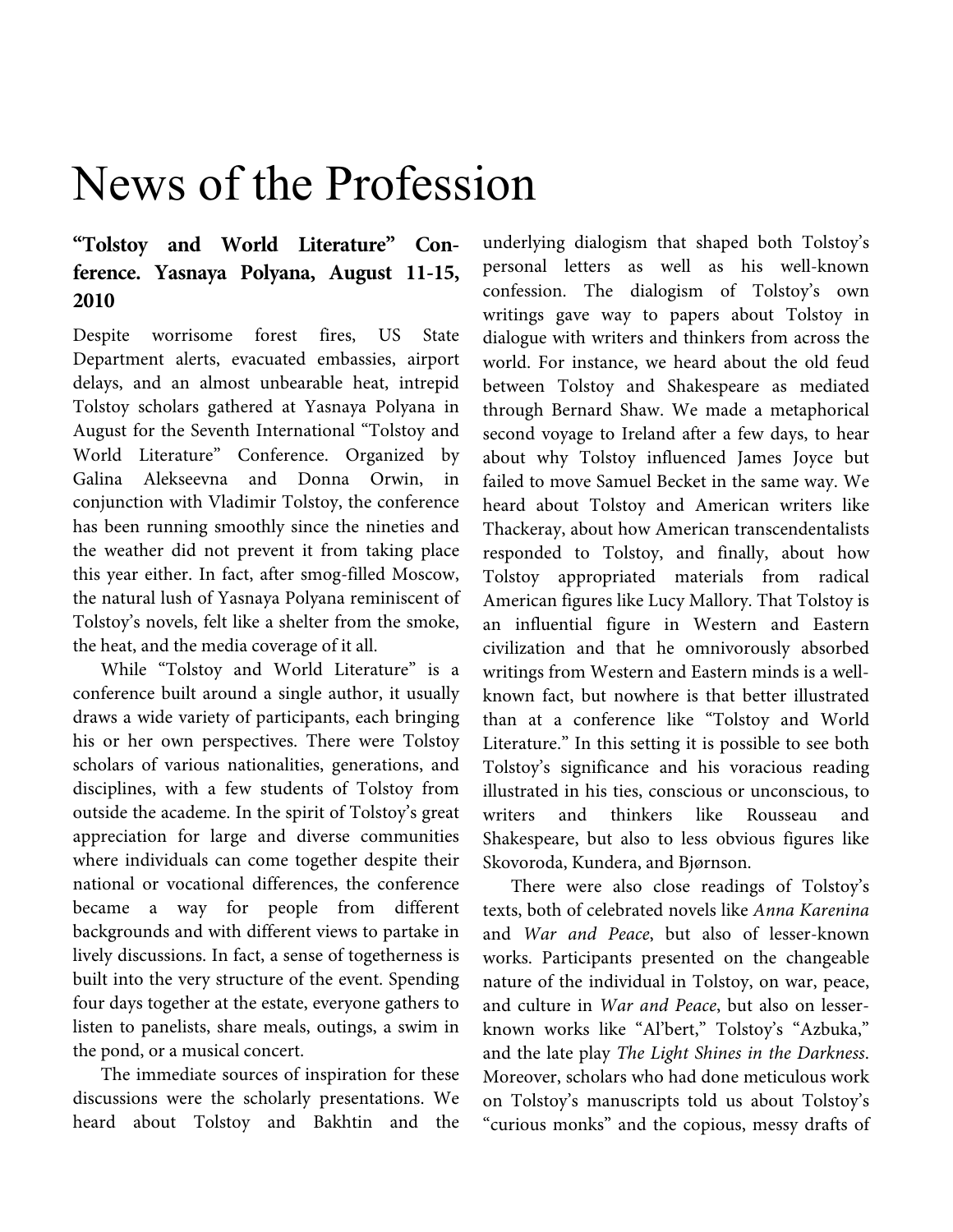Tolstoy's last novel, Resurrection. Tolstoy's theoretical writings, both in his early and later years, were addressed, and issues of justice and education were explored. Finally, because this conference commemorated the one-hundredth anniversary of Tolstoy's death, the attending scholars probed issues like the escape of late Tolstoy, or the reaction, reception, and fictional rewritings of Tolstoy's last days and his dramatic death. The conversation about these last issues went beyond the conference hall as participants gathered for a viewing of the recent film about the last year of Tolstoy's life, "The Last Station."

The event came to a wonderful close with a generous banquet sponsored by Yasnaya Polyana, which was the perfect mixture of good food, libations, and cheerful conversation, and the next day participants went their separate ways.

## August 11, 2010

**Opening remarks:** Vladimir Tolstoy (Director, Yasnaya Polyana)

## **First Session**

- Ol'ga Slivitskaia (St. Petersburg). The Tolstoyan Person as a Dynamic Identity (Человек Толстого как динамическое тождество).
- Svetlana Klimova (Belgorod). The Nature of Artistic Thought (According to Correspondences Between L. N. Tolstoy and N. N. Strakhov) (Природа творческого мышления [по материалам переписки Л. Н. Толстого с Н. Н. Страховым]).
- Irina Salmanova (Belgorod). From Correspondences to a *Confession* in L. N. Tolstoy (От переписки к «Исповеди» Л. Н. Толстого).
- Caryl Emerson (USA). Was Bernard Shaw right about the play *The Power of Darkness*? (On the Question of Tolstoy's Anti-Shakespearism) (Прав ли Бернард Шоу о пьесе «Власть тьмы»? [к вопросу анти-шекспиризма Л. Н. Толстого]).

Inessa Medzhibovskaia (USA). Tolstoy's Mysterious Monks (Загадочные монахи Толстого).

#### **Second Session**

- Vitalii Remizov (Moscow). The Preparation of New Editions About Tolstoy and His Circles (Based on Materials from the Manuscript Division GMT) **(**Подготовка новых изданий о Л. Н. Толстом и его окружении [по материалам рукописного отдела ГМТ]).
- Donna Orwin (Canada). The Belletrism and Truth of the Borodino Field (Беллетризация и правда Бородинского поля).
- Helena Tolstoy (Israel). Leitmotivs and Anagrams in *War and Peace* **(**Лейтмотивы и анаграммы в «Войне и мире»).
- Vladimir Papernyi (Israel). On Distant Semantic Connections in Novels by Lev Tolstoy (Military Leaders and Doctors in *War and Peace*, Fru-Fru, Anna Karenina, and Vronsky in *Anna Karenina*) (О далеких смысловых связях в романах Льва Толстого [полководцы и врачи в «Войне и мире», лошадь Фру-Фру, Анна и Вронский в «Анне Карениной»]).
- Evgeny Slivkin (USA). Andrei Furioso: Military Aristocrats and Non-aristocrats in Tolstoy; Compromising the Knightly Code (Андрей furioso: военные аристократы и неаристократы у Л. Н. Толстого. Компрометация рыцарского кодекса).
- Gerard Abensour (France). *Hadji Murat* in the Mirror of *War and Peace* («Хаджи Мурат» в зеркале «Войны и мира»).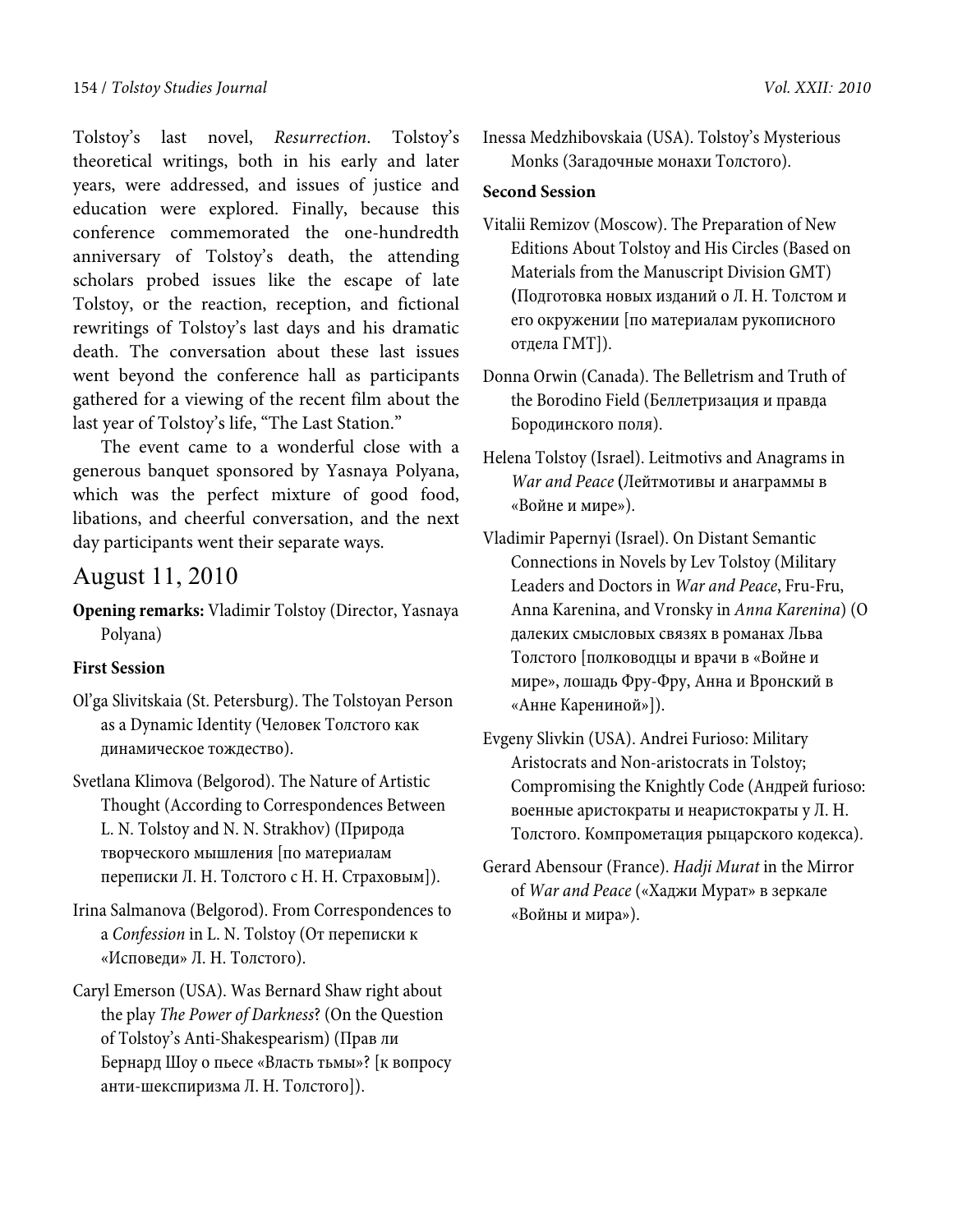## August 12, 2010

## **Third Session**

- Koiti Itokava (Japan). A Survey of Tolstoy's Escape **(**Обзор ухода Толстого).
- Iuliia Krasnosel'skaia (Moscow). From "The Degraded" to "Al'bert," or Tolstoy's Resurrection of the "Fallen" (От «Разжалованного» к «Альберту», или «Пропащего» Л. Н. Толстым).
- Barbara Löngvist (Finland). L. N. Tolstoy's "Azbuka" as a Literary Creation («Азбука» Л. Н. Толстого как литературное творчество).
- Anna Grodetskaia (St. Petersburg). Detail within Contrast (From Observations from the Manuscript of *Resurrection*) (Подробность в пределах контраста [из наблюдений над рукописью «Воскресения»]).
- Ani Kokobobo (USA). Tolstoy's *Resurrection* as Anti-Novel (Роман Толстого «Воскресение» как антироман).
- Alexander Zviers (Canada). Darkness in the Interpretation of L. N. Tolstoy's Drama "The Light Shines in the Darkness" (Тьма в интерпретации драмы Л. Н. Толстого «И свет во тьме светит»).

## **Fourth Session**

- Irina Lukianets (St. Petersburg). The Fiction about Self in the Autobiographical Prose of L. N. Tolstoy and J. J. Rousseau (Вымысел о себе в автобиографической прозе Л. Н. Толстого и Ж.- Ж. Руссо).
- Irina Gniusova (Tomsk). L. N. Tolstoy and W. M. Thackerey (Л. Н. Толстой и У. М. Теккерей).
- Galina Alekseeva (Yasnaya Polyana). B. Bjørnson's "Monogamy and Polygamy" and Tolstoy's *Kreutzer Sonata*: Journalism as Key to the Interpretation of the Artistic Text («Единобрачие и многобрачие» Б. Бьёрнсона и «Крейцерова соната» Л. Н. Толстого: публицистика как ключ к прочтению художественного текста.)
- Anna Ponomareva (UK). Andrei Bely about Tolstoy (Андрей Белый о Толстом).
- Ksenia Nagina (Voronezh). The Artistic Anthropology of L. N. Tolstoy and M. Kundera Художественная антропология Л. Толстого и М. Кундеры).

## August 13, 2010

## **Fifth Session**

- Tatiana Krasavchenko (Moscow). Trajectories of the Perception of Lev Tolstoy in Twentieth-Century British Culture (Траектория восприятия Льва Толстого в английской культуре ХХ в.).
- Dan Mulin (UK). Lev Tolstoy's Pedagogical Ideas: The Discovery of New Meaning (Педагогические идеи Льва Толстого: обретение нового смысла).
- Nadia Clayton (USA). Tolstoy's Pedagogical Interlude (Педагогическая интерлюдия Толстого).
- Aleksandr Volkovinskii (Ukraine). Anthropological Interpretation of Snake Motifs in the Works of G. Skovoroda and L. Tolstoy (Антропологическое прочтение офитских мотивов в произведениях Г. Сковороды и Л. Толстого).
- Irina Mel'nikova (Japan). The Japanese Contacts of L. N. Tolstoy and Konisi Masutaro (1861-1939) (Японские контакты Л. Н. Толстого и Кониси Масутаро [1861-1939]).
- Bill Nickell (USA). Great Writer of the World: The Russian Reading to the International Reception of Tolstoy's Death (Великий писатель мира: русское прочтение международной рецепции смерти Толстого).
- Stefania Sini (Italy). The Voices, Intonations, and Accents of Tolstoy According to Bakhtin (Голоса, интонации, акценты Толстого по Бахтину).

## **Sixth Session**

Elvira Osipovna (St. Petersburg). Tolstoy's Late Works as Appraised by American Writers (Позднее творчество Л. Н. Толстого в оценке американских писателей).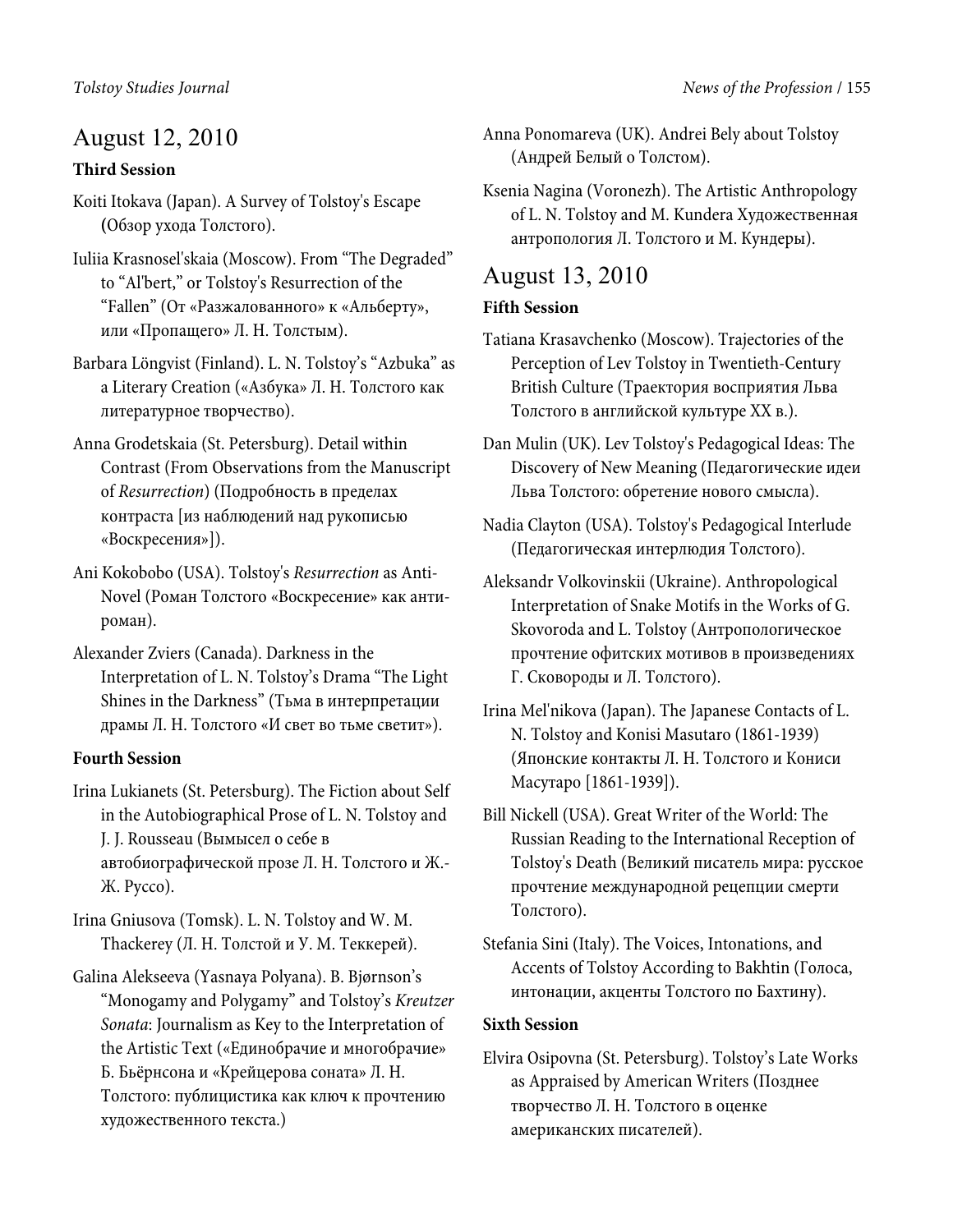- Marsha Silberman (USA). The Moralistic Works of Lucy Mallory as Sources for "Circle of Reading" and "The Path of Life" (Моралистические произведения Люси Мэллори как источники «Круга чтения» и «Путъ жизни»).
- Alla Polosina (Yasnaya Polyana). The Theme of the Shirt of the Happy Man in the Works of L. N. Tolstoy, J. Verne, A. Frans (Тема рубашки счастливого человека в произведениях Л. Н. Толстого, J. Верна и А. Франса).
- Michel Sanfy (Belguim). The Influence of Tolstoy on James Joyce and Samuel Beckett (Влияние Толстого на Джеймса Джойса и Сэмюэла Беккетта).

## August 14, 2010

## **Seventh Session**

- Aleksei Kruglov (Moscow). Justice as Understood by Late Tolstoy (Право в восприятии позднего Толстого).
- Mikhail Talalai (Italy/Russia). Tolstoy and the Russian Emigration to Italy (Толстой и русская эмиграция в Италии).
- Michael Katz (USA). Tolstoy's Three Deaths: Faction, Fiction, and Film (Три смерти Льва Толстого: факт, вымысел и фильм).
- Elena Rossinskaia (Moskva). Unknown Materials about Tolstoy's Last Days from the Archive of V. I. Rossinskii (Неизвестные материалы о последних днях Л. Н. Толстого из архива художника В. И. Россинского).
- Mary Olea (USA). The American Soldier Reads Tolstoy (Американский солдат читает Толстого).

## **Presentation of New Books about Tolstoy**

Galina Alekseeva (Yasnaya Polyana), Donna Orwin (Canada).

 $\sim$ 

Ani Kokobobo, Columbia University

**"Tolstoy in the Twenty-First Century" International Symposium, October 14-17, 2010. The New School, New York** 

Scholars from across North America, Europe, and Russia gathered in New York City this October for one of the gems of the Centennial of Tolstoy's death: a symposium on "Tolstoy in the Twenty-First Century" that examined his works and legacy from a broad interdisciplinary standpoint. Inessa Medzhibovskaya's meticulously-planned conference brought together scholars from Slavic studies, classics, education, literary studies, musicology, religion, political science, history, philosophy, media studies, and theater, as well as archivists, museum workers, and editors of Tolstoy's collected works. Over four days, our traditional understanding of Tolstoy was challenged as these scholars presented his life and writings in a new light, drawing not only on his familiar texts, but also on little-read works, manuscript versions, caricatures, representations in humor magazines, archival photographs of his plays, and film and opera adaptations. Here are a few of the highlights**.** Anna Grodetskaya (Russian Academy of Sciences) presented images of the manuscript version of Resurrection, showing how the novel literally doubled in size during publication as Tolstoy continued to work on the proofs. Jeff Brooks (Hopkins University) used humor magazines from Tolstoy's time to demonstrate the way the media linked War and Peace to popular culture, creating an image of the characters as contemporary figures. His presentation reminded us that the novel was not only seen as historical, but was also recognized to address societal concerns of Tolstoy's day. Tony Briggs (Bristol University and Birmingham University) offered a provocative interpretation of Tolstoy's biography, presenting Tolstoy as a pessimist who spent his whole mature life under the spell of three tyrannical "monsters": Rousseau, Schopenhauer, and Chertkov.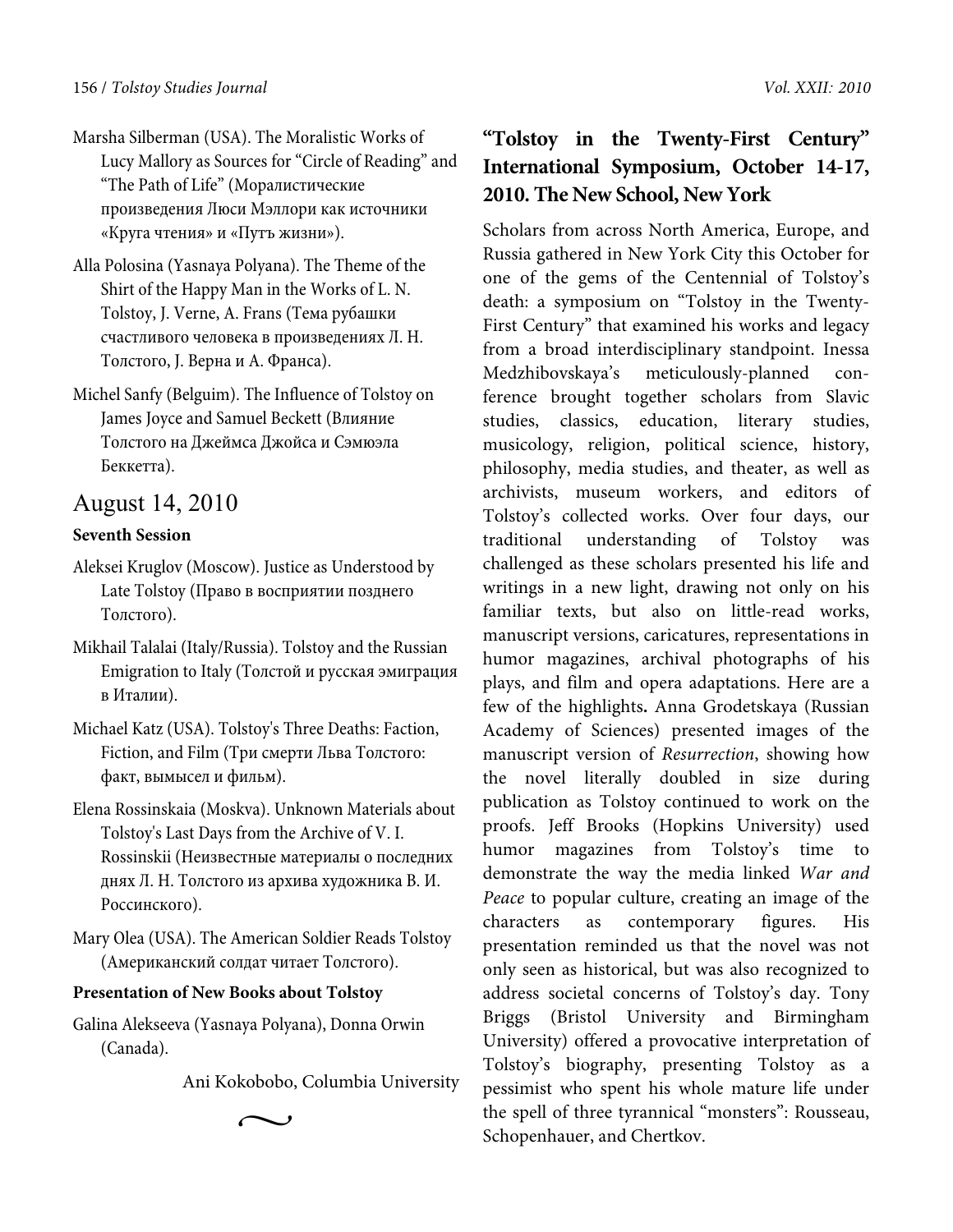In addition to the traditional focuses on Tolstoy's life and influence in literature and the arts, "Tolstoy in the Twenty-First Century" expanded our gaze to the realms of education, philosophy, history, and political science. Michael Denner (Stetson University) explored Tolstoy's little-read What Then Shall We Do? (begun in 1882, after Tolstoy helped with the Moscow census) and Tolstoy's theories about poverty, female sexuality, and power systems. Banu Bargu (NSSR) looked at The Kingdom of God is within You and the lessons it offers on forms of participative democracy. In a roundtable on teaching Tolstoy, Colonel Rick McPeak offered fascinating insights on how he teaches War and Peace to cadets at West Point who are preparing to face the realities of war in their own lives. His comments estranged traditional readings of several famous scenes, raising practical questions of whether one should disobey a commanding officer, if violence can be managed honorably, and what the difference is between strategy and tactics.

The result of this interdisciplinary crosspollination was a rich and sustained dialogue that spilled over from panel to panel and brought to light new interpretations of Tolstoy's meaning and relevance for students and scholars in our time. Additionally, the panels were enriched by a cultural program that brought Tolstoy's legacy to life off the page and outside the scholarly atmosphere of a traditional conference. The program included a film screening of "Railroad Way-Station" (Полустанок, 2010), a photography exhibition, a performance of Beethoven's "Kreutzer Sonata" by a violinist and pianist of the Mannes Division of the New School for Music, staged readings of adaptations of Resurrection by New School students, and a recording of "The Realm of Darkness" performed by students of the New School at LaMama Theater in the spring of 2010 (see review by Caryl Emerson). As a whole, these cultural events demonstrated the continuing engagement of New School students with Tolstoy's

legacy not just as a nineteenth-century author, but as a living artist whose works speak to our present. It also fed back into the lively discussion that characterized the conference as a whole. The intimate atmosphere of "Tolstoy in the Twenty-First Century" helped draw together both presenters and audience in the type of dialogue of which Tolstoy would have been proud.

## Thursday, October 14, 2010

**PANEL 1: TOLSTOY'S PHILOSOPHIES (ART, WAR, and NON-VIOLENCE). Chair/Moderator: Andrew Meier (Writing, Literary Studies/Lang)** 

- Donna Orwin (President, North-American Tolstoy Society; Slavic Department, University of Toronto), "Life and Art in Tolstoy's Sevastopol Sketches"
- Galina Alexeeva (Head of Research, Yasnaya Polyana, Russia): "Witnessing War: Leo Tolstoy and Walt Whitman"

## **SPECIAL SESSION: YASNAYA POLYANA–NEW YORK–VALLEY COTTAGE, NY (A DIALOGUE). Moderator Galina Alexeeva (Yasnaya Polyana)**

- Vladimir Tolstoy (director, Yasnaya Polyana Museum-Estate): "Preserving Tolstoy for the 21st Century"
- Sara Winter (Religious Studies, Eugene Lang): "In Tolstoy's Living Realm: Yasnaya Polyana, 2010" (film)
- Robert Whittaker (associate provost for undergraduate studies and online education, Lehman College, CUNY): "The Tolstoy Foundation: Recreating Yasnaya Polyana in Valley Cottage, NY"

## **FILM DEMONSTRATION AND DISCUSSION: RAILROAD WAY STATION (2007).**

A documentary (with English subtitles created for the conference) looking into the complex history of Tolstoy's departure from home and his death at the railway station, Astapovo (November 7-20, 1910).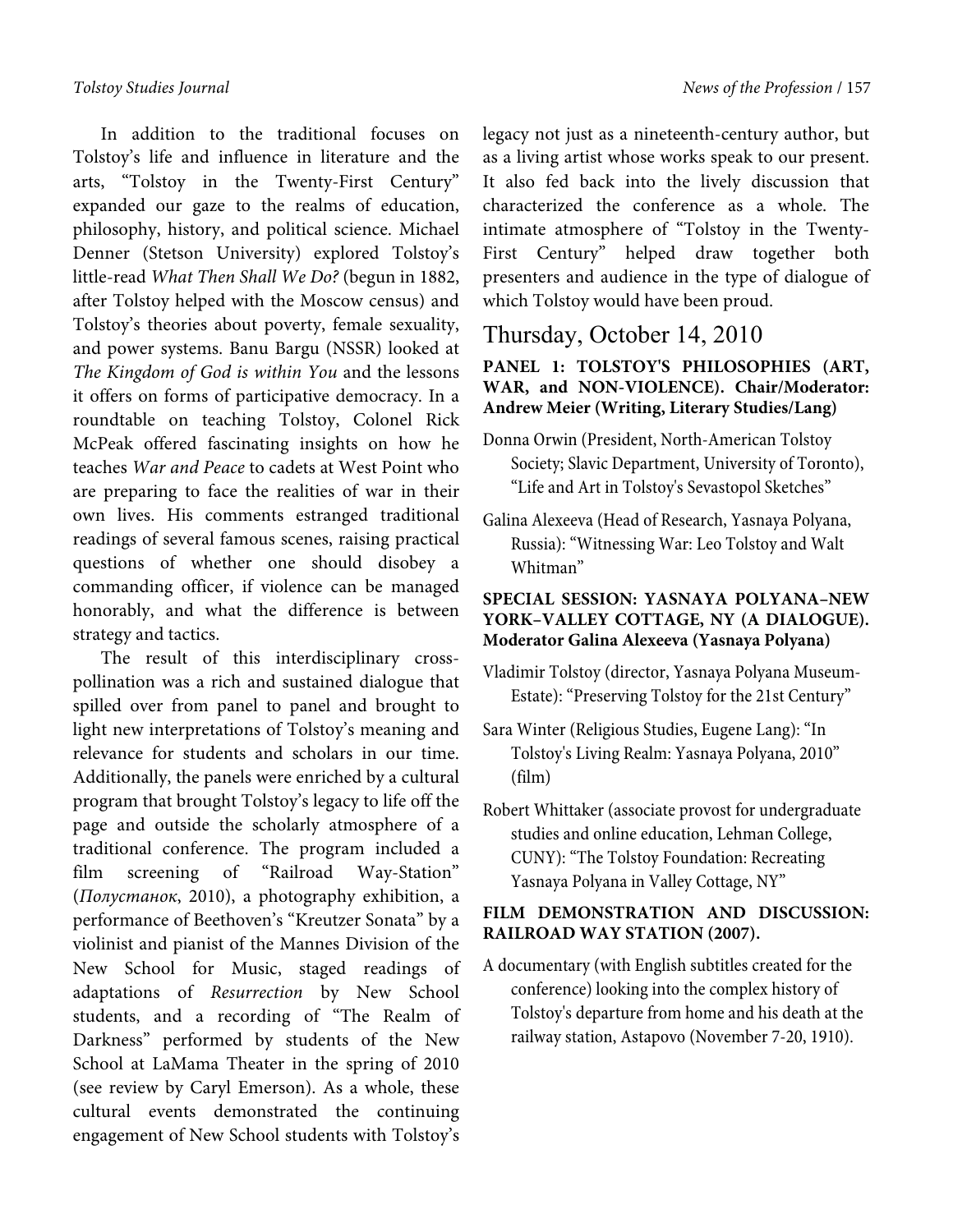## **PANEL 2: TOLSTOY'S PHILOSOPHIES (HISTORY). Chair/Moderator: Eli Zaretsky (History/NSSR)**

- Dmitri Nikulin (Philosophy, NSSR): "Studying the Laws of History or Why Tolstoy is Not Homer"
- Agnes Heller (Philosophy, NSSR): "Georg Lukacs' Views on Tolstoy"

## Friday, October 15, 2010

## **PANEL 1: TOLSTOY AT WAR (THE ARTS AND SHAKESPEARE). Chair/Moderator: Laura Frost (Literature Chair, Lang/Liberal Studies, NSSR)**

- Stephen Halliwell (Classics, University of St. Andrews, UK): "Tolstoy, Opera, and the Paradoxical Seductions of Art"
- Paul Kottman (Literature and Liberal Studies, Eugene Lang College/NSSR): "Tragic Morality: Tolstoy Reading Shakespeare"
- Caryl Emerson (A. Watson Armour III University Professor of Slavic, Princeton): "Tolstoy versus Shakespeare, 1903-1910 (and how George Bernard Shaw Boldly Intervened)"

## **PANEL 2: TOLSTOY'S PHILOSOPHIES (SOCIETY). Chair/Moderator: Andreas Kalyvas (Political Science, NSSR/editor of Constellations)**

- Banu Bargu (Political Science, NSSR): "Tolstoy's The Kingdom of God is Within You and Forms of Participative Democracy"
- Michael Denner (Russian Studies, Stetson University; editor, Tolstoy Studies Journal): "Tolstoy as Social Theorist"
- Jeff Gordon Love (Russian/German/Philosophy, Clemson University): "Tolstoy's Nihilism"

## **PANEL 3: TOLSTOY'S PHILOSOPHIES (ALL AND NOT TOO HUMAN). Chair/Moderator: Jim Miller (Liberal Studies Chair, NSSR)**

Alice Crary (Philosophy, NSSR): "Tolstoy and the Imagination of Life"

Lina Steiner (Slavic and Comparative Literature, University of Chicago): "Tolstoy and Humanism" Tony Briggs (Bristol University and Professor Emeritus at Birmingham University, UK): "The Dark Spirit That Explains Leo Tolstoy"

## **PANEL 4: TOLSTOY AND LITERARY THEORIES. Chair/Moderator: Noah Isenberg (Literature and Screen Studies Chair, Eugene Lang College/ Liberal Studies, NSSR)**

- Nicholas Birns (Literature, Eugene Lang College/ New school for General Studies): "The Novel Uncontained?: Tolstoy and British Fiction"
- Gary Saul Morson (Distinguished Research Professor, Northwestern University): "Tolstoy's War on Wit"
- Val Vinokur (Literature, Eugene Lang): "Lev, Levin, and Levinas" (Dialogue with Volume Editor)

**EVENING CULTURAL PROGRAM:** Performance and Discussion. The Kreutzer Sonata: Ludwig van Beethoven/ Performed by Students of Mannes Division, The New School for Music. Discussion led by Caryl Emerson (Princeton University)

## Saturday, October 16, 2010

**PANEL 1: TOLSTOY AT WAR (MYTHOLOGIES, AESTHETIC HERESIES, AND THEIR CRITICS). Chair/Moderator: Mark Greif (Writing, Eugene Lang/Editor, n+1)** 

Julie Buckler (Slavic Dept. Chair, Harvard University): "Better Together: Tolstoevsky and Cultural Mythologies of the Great Author"

Ellen Chances (Slavic Department, Princeton): "What Can Tolstoy Teach Us in the 21st Century? Ruminations on Reading All 90 Volumes of the Jubilee Edition of Tolstoy's Collected Works, 1928- 1958'"

Dominic Pettman (Media Studies Chair, Eugene Lang/ Liberal Studies, NSSR): "Tolstoy's Bestiary: Animality and Animosity in *The Kreutzer Sonata*"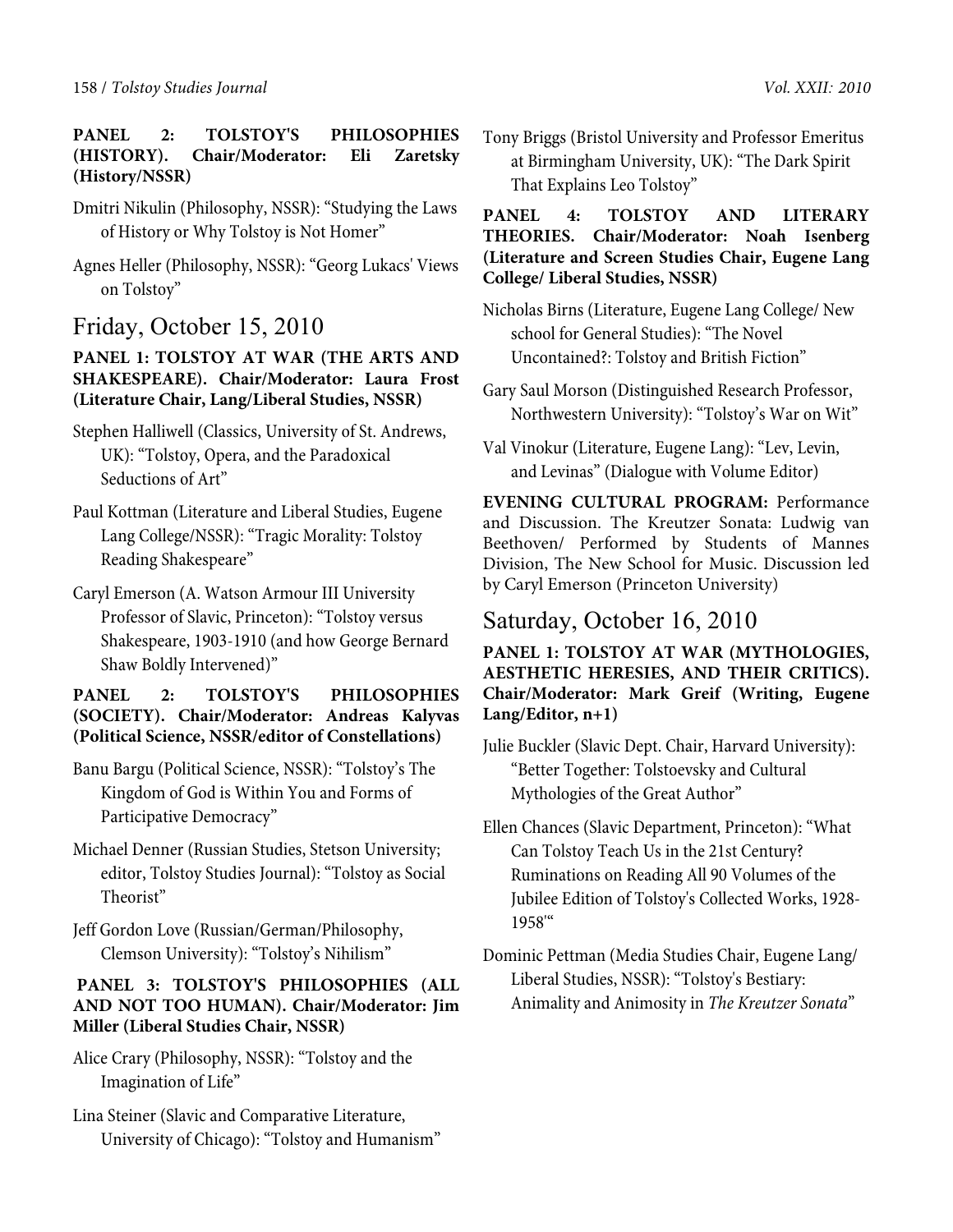## **PANEL 2: TOLSTOY IN THE PUBLIC SPHERE (PART I: MANUSCRIPTS, PUBLISHING, AND PRINT CULTURE). Chair/Moderator: Elisabeth Kendall (Writing, Eugene Lang College/Liberal Studies, NSSR)**

- Alexander Gulin (Institute of World Literature, Russian Academy of Sciences, Moscow; editor-in-chief, Complete Works of Leo Tolstoy, the new academic edition in 100 volumes): "Publishing Tolstoy in the Twenty-First Century"
- Anna Grodetskaya (Institute of Russian Literature, Academy of Sciences, St. Petersburg): "Working with Manuscripts of Tolstoy's Resurrection"
- Jeff Brooks (History, Johns Hopkins), "Laughing with the Count: Tolstoy in the Prism of the Humor Magazines"
- Coda: Inessa Medzhibovskaya (Literature, Eugene Lang): "Tolstoy's Unfinished Work in His Manuscripts"

## **PANEL 2: TOLSTOY IN THE PUBLIC SPHERE (PART II: LIVING DOCUMENTS AND TRIBUTES. Chair/Moderator: Thomas Werner (Photography, Parsons The New School for Design)**

- Presenters: Galina Zlobina (deputy director, RGALI), Thomas Werner (Photography, Parsons The New School for Design)
- Coda: Michael Denner (editor of Tolstoy Studies Journal): "Tolstoy in Drawings and Caricatures"

## **PANEL 3: TOLSTOY AND SOCIALIZATION OF AESTHETICS. Chair/Moderator: Ivan Raykoff (Music and the Arts, Eugene Lang College)**

- Simon Morrison (Music, Princeton): "The Original Version(s) of Prokofiev's War and Peace"
- Ken Wark (Media Studies, Eugene Lang College/NSSR): "Tolstoy, Lukacs, and the Class (Un-) Conscious of Radical Culture"
- Zishan Ugurlu (Theater, Eugene Lang College): "Tolstoy's Plays: Not Even a Game Anymore"

## **TOLSTOY'S PEDAGOGY IN PRACTICE. Roundtable of Scholars and the Audience: Teaching Tolstoy in the 21st Century. Chair/Moderator: Donna Orwin (University of Toronto)**

Participants: Margaret Boe Birns (The New School for General Studies), Caryl Emerson (Princeton University), Anne Lounsbery (New York University), Colonel Rick McPeak (West Point Academy), Ilya Vinitsky (The University of Pennsylvania), with comments by conference participants and Eugene Lang College Literary Studies faculty

## **EVENING THEATER PROGRAM: Tolstoy on Stage at The New School**

- Zishan Ugurlu (moderated). Student Stage Reading of Resurrection [adaptations]
- Recording of The Realm of Darkness (Lang at LaMama Theater, spring 2010 directed by Zishan Ugurlu)

Sunday, October 17, 2010

**PANEL 1: TOLSTOY ON RELIGION, SPIRITUALITY, AND EDUCATING THE YOUNG. Chair/Moderator: Karen de Moss (Institute for Urban Education, Eugene Lang College)** 

- Vladimir Paperni (Comparative Literature, University of Haifa, Israel): "The Contexts of Leo Tolstoy's Religion"
- Galina Galagan (Institute of Russian Literature, "Pushkinsky Dom", St. Petersburg): "Tolstoy On Self-Perfection, and on Perfecting the World"
- Vitaly Remizov (Director, State Tolstoy Museum and Archives, Moscow, Russia): "Tolstoy's School and Education in the 21st century"
- Dan Moulin (Education, Oxford, UK): "Tolstoy the Educator and His Lessons"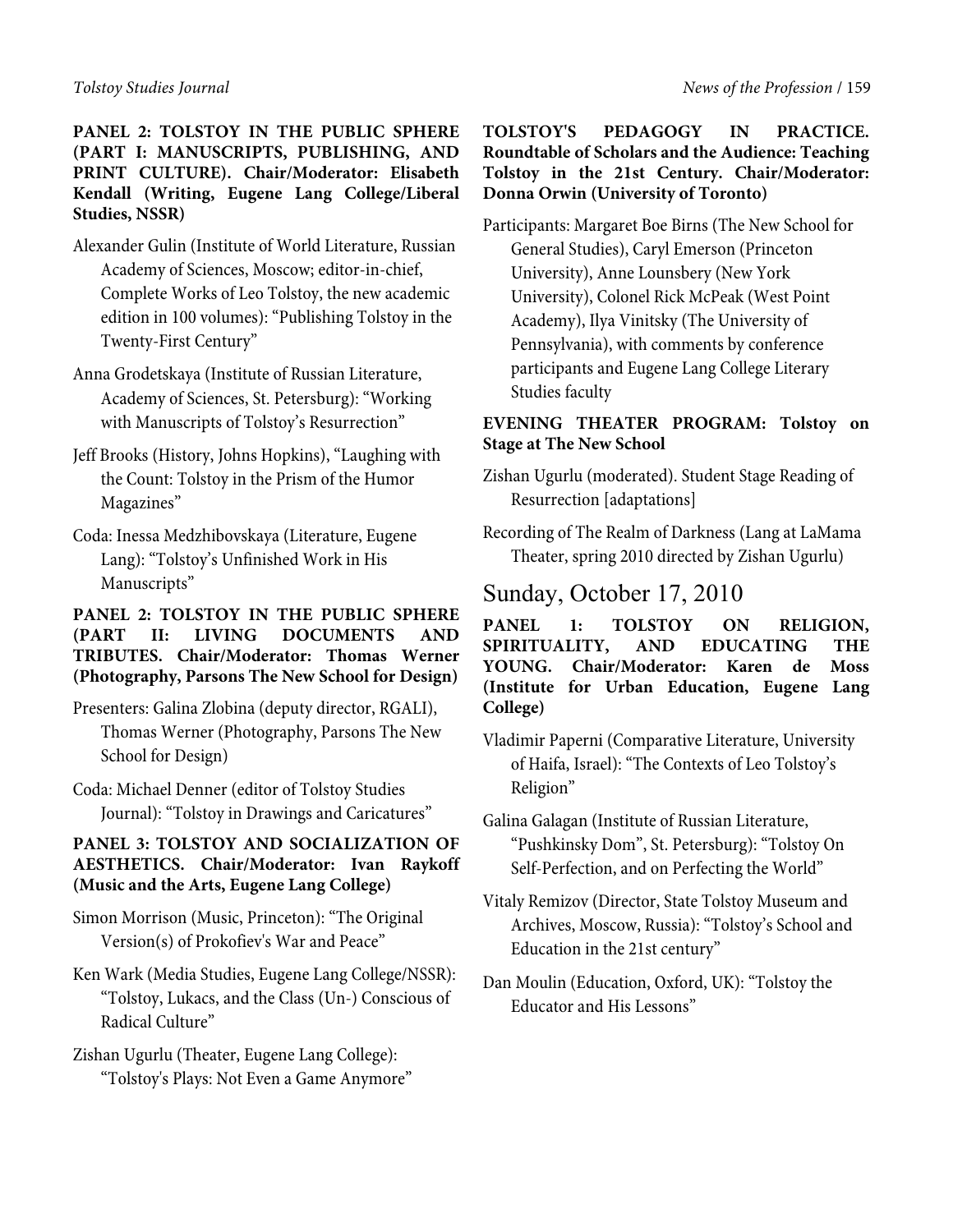#### **PEDAGOGY IN PRACTICE: PEDAGOGY OF BEST STUDENT WORK ON TOLSTOY Chair/Moderator: Audrey Gray (B.A., Eugene Lang College, spring 2010)**

Participants: Adam Arthur, Ben Anders, Anne

Dellinger, Patrick Dempsey, Nick Paliocha, Kevin Ryan

**EVENING CULTURAL PROGRAM.** Mannes Students from the preparatory division play Tolstoy's favorite music (dir. Mary Barto, Mannes College The New School for Music)

"What Tolstoy Wanted and Did Not Want Music to Do": Music of Beethoven and Tchaikovsky. Henry Shapiro (piano, Literary Studies, Eugene Lang College) and Masako Yanagita (violin) (members of the West End Trio)

Multilingual Tolstoy: "Alyosha The Pot" (moderated by Yiye Cho, Parsons The New School for Design)

> Anna Berman Princeton University

**"Tolstoy, Live in Seoul" International Tolstoy Conference, October 1 and 2, 2010. Seoul, Korea** 

 $\sim$ 

Tolstoy is, indeed, alive (and well) in Seoul indeed, throughout East Asia, for that matter. Such was the unanimous impression of those who attended the International Tolstoy Conference organized by the Korean Association of Rusists, the Institute of Russia-CIS Studies, Korea University, the Institute for Russian and Altaic Studies, and Chungbuk National University, and sponsored by the International Center for Korean Studies, Korea University, and The Open Books Co. The conference took place at Korea University, October 1 and 2, 2010, in commemoration of the centenary of the writer's death.

Donna Tussing Orwin, President of the Tolstoy Society (and representing the University of Toronto), opened the conference with her

reinvestigation of Tolstoy's research on the Battle of Borodino. However much Tolstoy corrected historical accounts, Orwin discerns also a degree of mythologization in its rendition in War and Peace; she notes, for example, his poetic references to harvest; these lend universal resonance to these scenes. Andrey Ranchin of Moscow State University continued this same scrutiny by observing that the encounter took place on Natasha's saint's day. Similarly the encounter is linked in folk tradition with picking mushrooms, themselves associated with the eve of Borodino. The associations of Natalia with birth and mushrooms with death suggest a dense mythological substructure for the novel. In a somewhat similar albeit personal vein, Brett Cooke (Texas A&M University) scanned draft treatments of Nicolas Rostov to consider how Tolstoy entertained various images of his father. Some of these were no doubt troubling to the author, especially those that reflected his forebear's apparent penchant for womanizing. Significantly Tolstoy then sanitized Rostov's image for the published versions.

Kang Eun Lee (Kyungbuk National University) reminded participants that, while celebrating the jubilee of Tolstoy's death, we are also approaching the centenary of his "birth" in Korean consciousness. Tolstoy was first studied in Korea as a social phenomenon, as an exemplar of resistance to oppression and war, then as a moral and religious teacher, despite the ongoing clash of ethical ideals and realities of human nature so evident in his works. It should be remembered that he was enormously influential in Japan and Korea at a time when these countries did not enjoy their present robust democracies. Elise Mascarenhas (University of Sao Paolo) extended this dialectic of foreign reception by describing the role Tolstoy plays in contemporary Japanese popular culture, still largely as a moral leader. Reception studies can also operate from a close proximity, as witnessed, according to Andrew Durkin (Indiana University),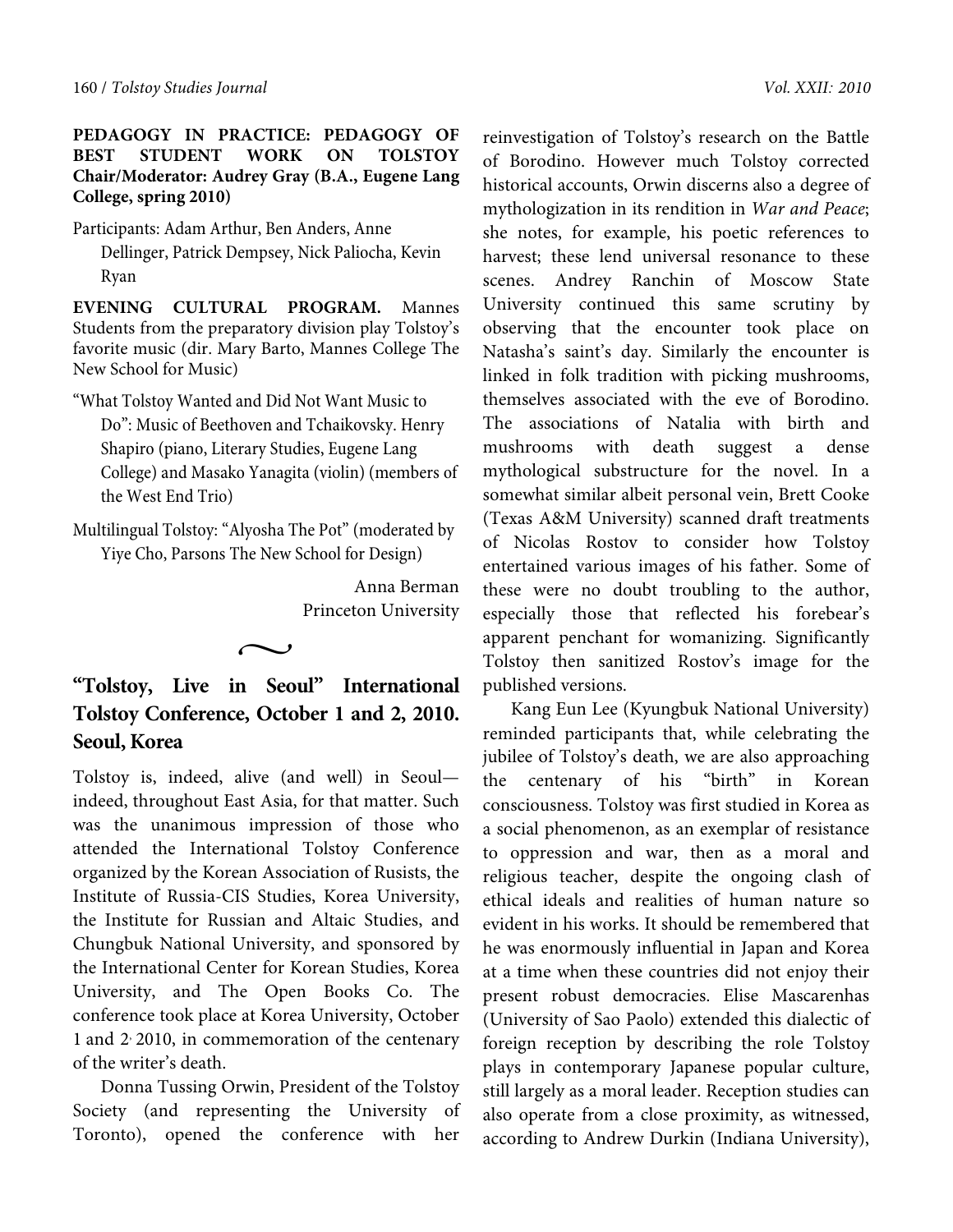in Anton Chekhov's "creative reaction" to Anna Karenina. Durkin showed how Tolstoy's novel served as a "template" or "source text" for many of Chekhov's stories, often, however, by subtle, ironic or reverse analogies. Infidelity was, of course, more than just a literary issue in the late nineteenth century; Durkin demonstrated how it was discussed via dense inter-textual references to Anna and other classic works which pose such problems so clearly.

Non-literary aspects of Tolstoy's career continue to fascinate us, as was evident in Sung Bo Shim's (Kunkuk University) careful study of Tolstoy's inconsistent but ultimately successful struggle to adopt complete vegetarianism over the last twenty-seven years of his life. Although these efforts originally began with the eighteen-year-old Tolstoy's stated intention to eat with moderation originally for hygienic reasons—his digestive problems may also have been a motivation—they subsequently took on a social and ethical character. Shi Tieqiang (Beijing University of Foreign Studies) described how much Tolstoy influenced modern views on pedagogy; he and his colleagues are presently designing a Russian grammar for Chinese students following the author's precepts regarding the importance of inspiring interest in learning via the use of literary and other artistic texts as a basis for real-life dialogues. Maddalena Ottonello (Genoa University) outlined her ongoing project of comparing Tolstoy's pedagogical experiments with recent neurocognitive findings by Arturo Damasio. She cited passages from the author's works which appear to anticipate what is now understood regarding the nature of emotions, including how they are "nested" in more archaic structures. Appropriately timed for the centenary of Tolstoy's death, Hang Jae Lee (Dankook University) discerned Buddhist and Hindu motifs in the writer's thinking late in his life. He argued that Tolstoy's famous flight from his family home should be regarded more as his "spiritual liberation." Bora Chung (Yonsei University) discerned in close readings of Anna Karenina and The Kreutzer Sonata not just Tolstoy's antipathy to such features of modern culture as the railroad and classical music, but also opposition to more ambitious attempts to alter human existence. She delineated the writer's debate with the philosopher Nikolai Fedorov, who espoused technological means of achieving biological immortality. Kyung Wan Lee (Korea University) argued that Tolstoy's attitudes toward modernity are more ambiguous, not uncharacteristic, given the self-contradictions evident elsewhere in the writer's work. Lee proposed a reading of the binary interaction of liberalism and pan-Slavism in Anna Karenina based on Giddens' "Biblical Structuration Discourse," especially with regard to the Zemstvo scenes.

The conference was also distinguished by scholarship of a more purely literary character. Jong Min Kim (Korea University) closely examined the clothes worn in Anna Karenina, effectively demonstrating Tolstoy's care in the selection of telling details. Developing a veritable equivalent to the body language noted by others, Kim suggests that the more care taken by characters in their dress, the more negative the impression. Jong Woo Oh (Sungkyunkwan University) studied how Nikolai Ge's "What Is Truth?" develops the Mikhailov scene in Anna Karenina. Special attention was paid to the unstated and multileveled communication evident in Ge's famous painting. Tetsuo Mochizuki (Hokkkaido University) greatly enriched our impressions of the multi-voiced discourse of Anna Karenina with his encyclopedic study of its myriad forms of analogy. The awardwinning Japanese translator's presentation made clear the many feats of metamental imagination demanded by Tolstoy on the part of the reader, who is called upon to conjure up subjective reactions to a great variety of human situations.

Perhaps most impressive were the young and obviously talented Korean "opponents" who posed keen questions of each paper, thereby generating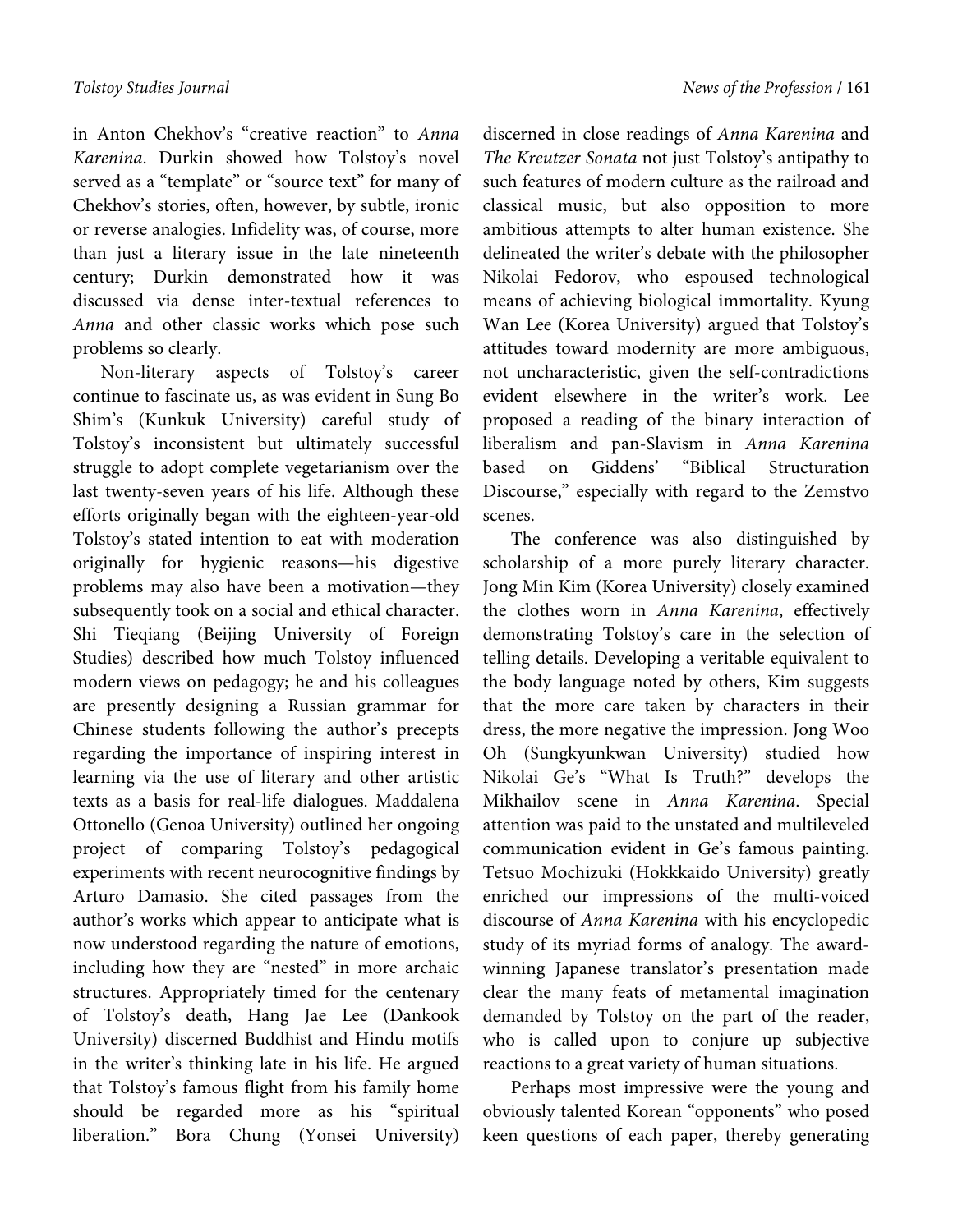much discussion. Representing a wide variety of the Korea's universities, albeit not all were Tolstoy specialists, they clearly displayed the country's considerable strength in Russian studies. Plans for the publication of the papers are pending. The conference also witnessed the signing of a cooperation agreement between the Korean and Japanese associations of Rusists, with Professors Young Joong Seog, President of the KAR, and Mitsuyoshi Numano, University of Tokyo, presiding.

> Brett Cooke Texas A&M University

## **"The Sincerity of Leo Tolstoy" Conference, April 7-9, 2010. Gargnano, Italy**

 $\sim$ 

From April 7–9, 2010, scholars from Italy, Russia, Germany, England, and the United States gathered in the Palazzo Feltrinelli in Gargnano, Italy overlooking beautiful Lago Garda, to take part in a three-day conference on "The Sincerity of Leo Tolstoy. His Writings, Thought, and Life Considered on the Centenary of His Death" (La sincerità di Tolstoj. Letteratura, pensiero e vita a 100 anni dalla morte). The conference was ably and expertly organized by Laura Rossi and Damiano Rebecchini of the University of Milan. The weather was perfect, the views were stunning, the papers were provocative, and the food was Italian; it can sincerely be said that everyone had a splendid time. The proceedings of the conference will appear in the series "Quaderni di Acme" by Istituto editoriale universitario "Cisalpino."

## Wednesday, April 7

**Opening remarks:** Elio Franzini, Dean of the Faculty of Letters and Philosophy, Università degli Studi di Milano

## **Session 1**

Chair: Stefano Garzonio (Università degli Studi di Pisa)

Galina Galagan (IRLI, St. Petersburg), Энергия искренности и концепция жизнепониманий Толстого

Raffaella Faggionato (Università degli Studi di Udine), Масон Баздеев в романе «Война и мир»: уважение или насмешка?

## **Session 2**

Chair: Jurij Murašov (Universität Konstanz)

- Fausto Malcovati (Università degli Studi di Milano), "Вы Левины все дики": Levin e la sincerità
- Riccardo Nicolosi (Universität Bonn), Искренность криминальной антропологии в романе Толстого «Воскресение»

## **Session 3**

Chair: Vitalii Remizov (Tolstoy Museum, Moscow)

- Mariia Pliukhanova (Università degli Studi di Perugia), Аполлон Григорьев об искренности Толстого как литературном приеме
- Jurij Murašov (Universität Konstanz), Поэтология остранения Льва Толстого и «нравственнорелигиозные» истины

## **Session 4**

Chair: Rosamund Bartlett (King's College, London)

- Guido Carpi, Cinzia Cadamagnani (Università degli Studi di Pisa), Per la sincerità in economia. L. N. Tolstoj e V. A. Kokorev sull'abolizione del krepostnoe pravo
- Antonella Salomoni (Università degli Studi della Calabria), "Vivere secondo giustizia": il contadino di Tolstoj

## Thursday, April 8

## **Session 5**

- Chair: Rita Giuliani (Università degli Studi di Roma "La Sapienza")
- Inessa Medzhibovskaya (The New School, New York), Tolstoy's Religion as Drama and Philosophy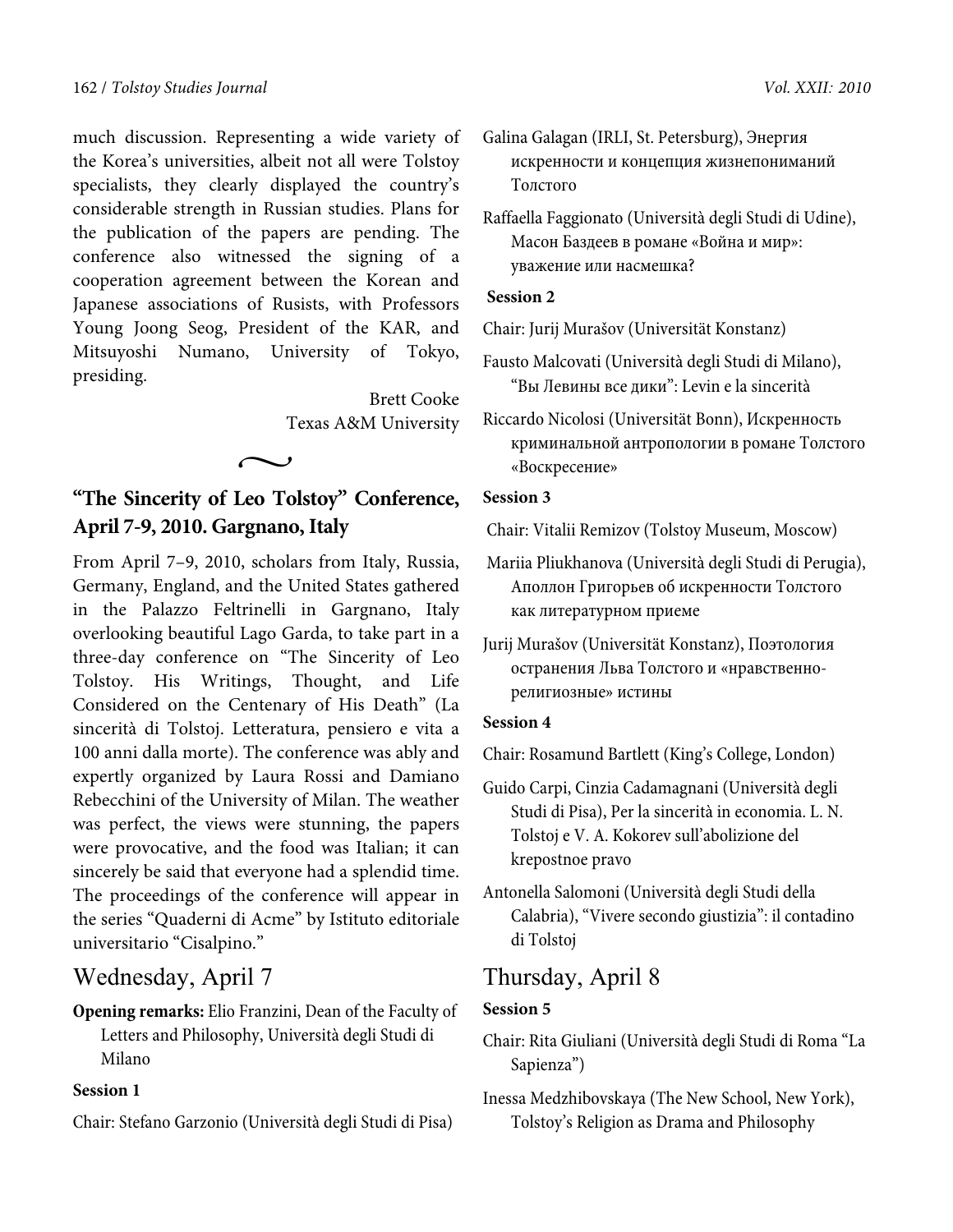Roberta De Giorgi (Università degli Studi di Udine), "Но я вас так люблю, что не могу не сказать всю правду": l'epistolario Tolstoj-Čertkov (1883-1910)

#### **Session 6**

- Chair: Cesare G. De Michelis (Università degli Studi di Roma "Tor Vergata")
- Thomas Newlin (Oberlin College), Писать зеленой палочкой: Толстой в поисках «eстeственной» истории
- Vitalii Remizov (Tolstoy Museum, Moscow), Искренность Льва Толстого. Между Сциллой и Харибдой

#### **Session 7**

- Chair: Galina Galagan (IRLI, St. Petersburg)
- Rita Giuliani (Università degli Studi di Roma "La Sapienza"), Толстой против Андреева: в искренности отказать.
- Mariia Koz'mina (Tolstoy Museum, Moscow), Феномен Толстовской искренности в творчестве Андрея Белого.

#### **Session 8**

- Chair: Rosanna Casari (Università degli Studi di Bergamo)
- Elda Garetto (Università degli Studi di Milano), Л. Н. Толстой в восприятии русской эмиграции первой волны
- Rosamund Bartlett (King's College, London), Tolstoy's Truth in the Twentieth Century and Beyond

## Friday April 9

## **Session 9**

- Chair: Mariia Pliukhanova (Università degli Studi di Perugia)
- Stefano Garzonio (Università degli Studi di Pisa), La morte di Leone Tolstoj. Echi e commenti sulla stampa italiana

Cesare G. De Michelis (Università degli Studi di Roma "Tor Vergata"), *Guerra e pace* di Giuseppe Prezzolini

Raffaella Vassena (Università degli studi di Milano), Tolstoj e Giovanni Papini

#### **Session 10**

Chair: Fausto Malcovati (Università degli studi di Milano)

Rosanna Casari (Università degli Studi di Bergamo), Fogazzaro, Tolstoj e il tolstoismo in Italia all'inizio del XX secolo

Antonella Cavazza (Università degli Studi di Urbino), *La potenza delle tenebre* nella fiction televisiva italiana degli anni Sessanta del XX secolo

## **Final Discussion, Conclusion of the Conference**

Thomas Newlin Oberlin University



## **"War and Peace across the Disciplines" International Tolstoy Conference, 7-11 April, 2010. West Point, New York**

On April 7-11, 2010 a group of scholars from a variety of disciplines gathered for a conference on War and Peace that was as unique and stimulating as the grounds on which the event was held—West Point Military Academy. It was not only the engaging presentations or the lively conversations, which carried over from the sessions into lunch and dinner and even further into the night, that made this conference so remarkable, but also its geographical locale, which acted as both a complement and a challenge to the ideas about the novel and the concepts of war that were examined. Conference participants did not simply attend sessions that happened to be held on this historic campus; instead, we were invited to participate in the life of the campus as we ate lunch in the mess hall, cheered on teams in displays of physical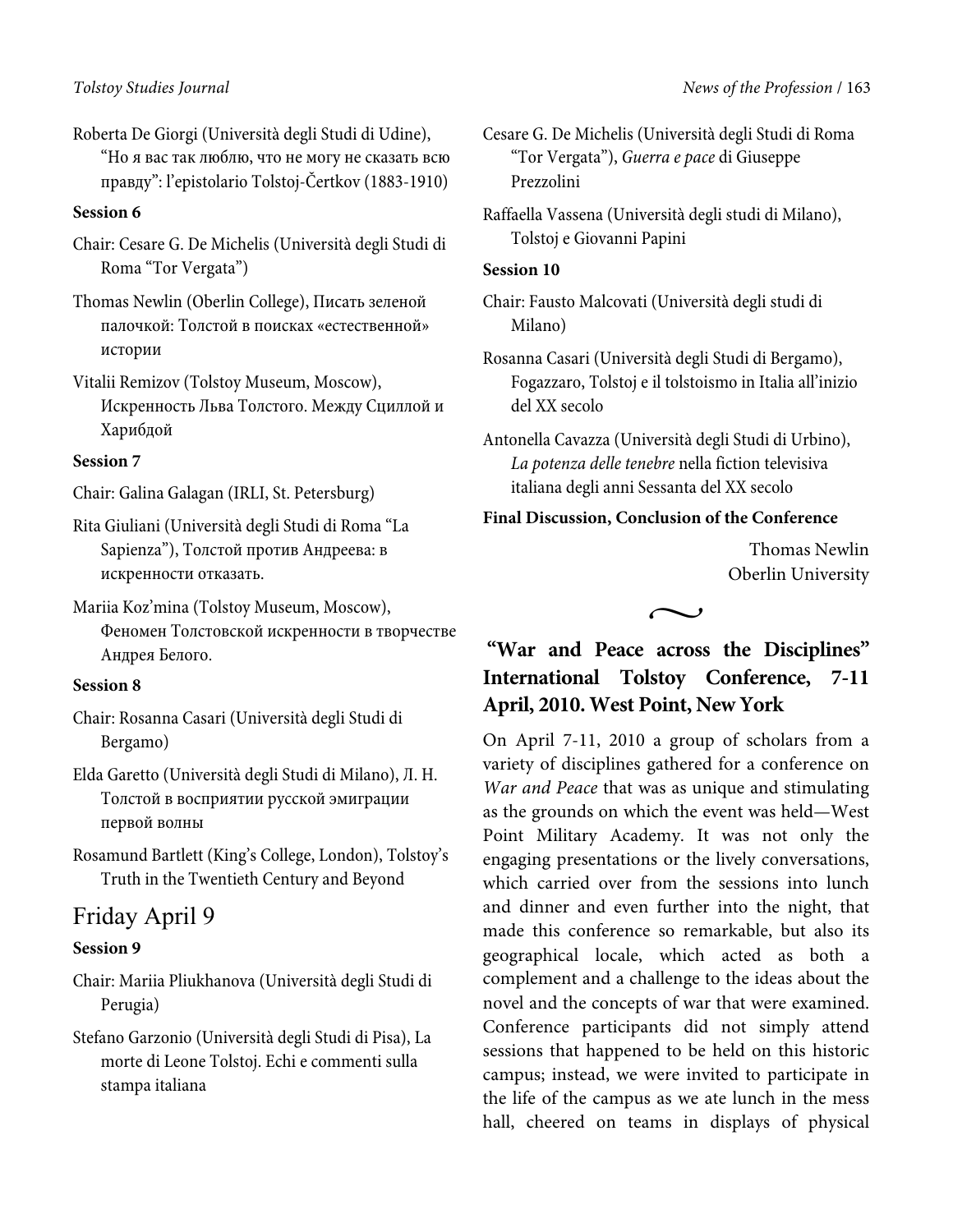strength and agility as a part of the annual Sandhurst Competition, and were provided multiple opportunities to interact with cadets who provided us with the real story of life "on the ground." These experiences formed a backdrop against which the academic presentations and discussions occurred.

 The intersection of history and fiction formed a recurrent thematic refrain that was sounded in different registers throughout the presentations. Engaging this theme on a theoretical level Caryl Emerson cautioned us as readers not to become too 'Hayden Whitized,' that we miss Tolstoy's own understanding of Truth as a vision of transformative power that is able to motivate a subject towards moral action and as a concept that exists outside of White's dialectical model of history. Weighing in on the sometimes contentious debate regarding Tolstoy's fidelity to historical facts, Dan Ungurianu examined the types of historical sources that Tolstoy consulted when writing War and Peace as well as the accuracy with which he used these sources, arguing that Tolstoy was convinced that he had done sufficient historical preparation to adequately support the work of art that he created.

In considering the reasons for the lack of correspondence between Tolstoy's portrayal of Moscow during the events of 1812 and eyewitness accounts, Alexander Martin's talk provided an element of particularity to this general theme. In his paper Martin demonstrated that by representing the city of Moscow from the perspective of the aristocracy Tolstoy was better able to use the city for his own symbolic purposes, portraying it as a space where the classes acted harmoniously and collaboratively. Furthermore, Alan Forrest encouraged us to broaden our scope of what constitutes historical texts as he argued for the use of 'ego' documents as a means of reconstructing the inner lives and subjective experience of people throughout history, a concern that also occupied Tolstoy.

Gary Saul Morson's examination of the concept of open time and the attendant radical uncertainties of war in his keynote address took on an added layer of meaning as he addressed a lecture hall overflowing with over 2,000 cadets, many of whom would soon be graduating and facing the realities of life on the battlefield. In his talk, peppered with an admixture of humor and provocation, Morson encouraged the cadets to consider the likelihood that heroic actions arise from the way that a soldier has trained himself to think and act in ordinary moments and he left them to ponder the possibility that War and Peace demonstrates that what really matters in the course of history are unhistoric acts.

Other scholars illuminated the text by examining familiar topics from a new angle, as was the case with David Welch's talk on the tension between free will and determinism in Tolstoy's work as seen from the perspective of international relations theory. While both Tolstoy and international relations theorists are concerned with identifying the force that moves the nations, Welch argued that Tolstoy is both more honest and more conflicted about the problematic contradictions that arise when engaging with the concepts of free will and determinism. Elizabeth Samet framed the generic "disobedience" of Tolstoy's text within the context of the rules of war and military models of obedience. As an example of the text's disobedience Samet highlighted the contrast between the epic space and time evoked by the novel and the nonepic resolution of the conflict between heroic will and the force of war. Jeff Love provided a fresh perspective on the concept of the "great man" in War and Peace by considering Prince Andrei, Pierre Bezukhov, Kutuzov, and Platon Karataev, rather than Napoleon, as possible candidates for this role.

Furthermore, several of the talks explicitly examined Tolstoy's work through a military lens. Noting Carl von Clausewitz's two-fold presence in War and Peace as a character and a military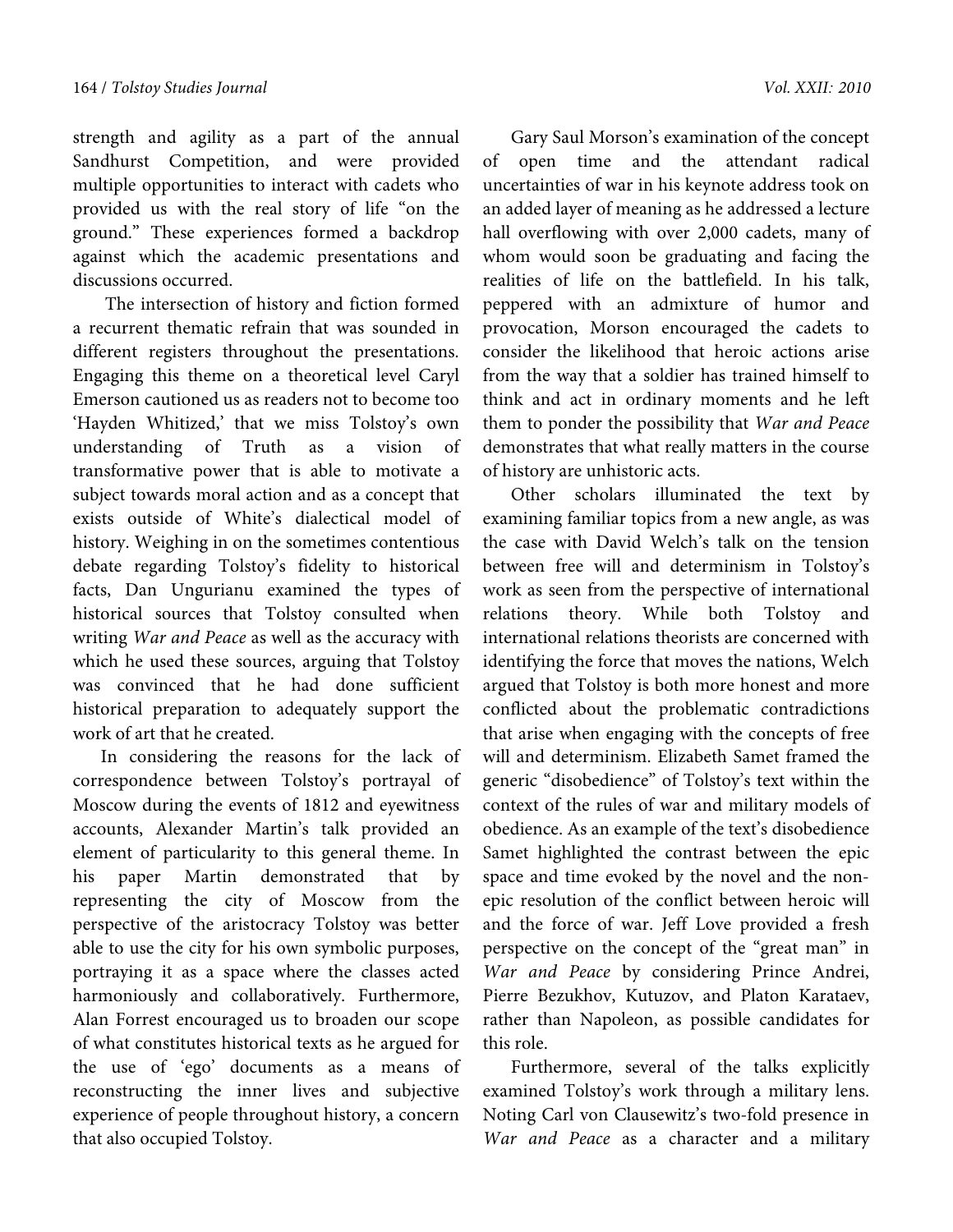theoretician, Andreas Herberg-Rothe examined the way in which Tolstoy condenses Clausewitz's philosophy of war to its instrumental side and then undermines this instrumentality, a tactic that allowed Tolstoy to remain faithful to the spirit of history while nonetheless adapting characters to fit within his own narrative scheme and purposes. Additionally, Donna Tussing Orwin, one of the conference organizers, analyzed Mikahil Dragomirov's criticism of Tolstoy's work as a way to evaluate the text and the ideas therein from a soldier's point-of-view. In doing so Orwin came to the conclusion that while both Tolstoy and Dragomirov emphasize the importance of will over reason on the battlefield, the latter—а soldier and military commander who was committed to maintaining the significance of his role within battle—disagreed with Tolstoy's assertion that human will is inimical to human nature and essentially irrational.

Grounding his talk in Clausewitz's statement that war is an extension of the duel, McPeak, also a conference organizer, proceeded to explore a potentially inverted understanding of these two spheres of activity within the text, exploring the idea that in War and Peace the duel is potentially present as a microcosm of war that could replace the act of war. However, McPeak concluded that, according to Tolstoy, the duel is unable to resolve the conflicts that wars can and therefore cannot be enlisted as a viable alternative to war.

Whether in response to the fruitful assembly of scholars from divergent academic backgrounds, the chance to listen to a Russian hymn on the acclaimed organ in the Cadet Chapel or the mature and respectful demeanor the cadets continually displayed, participants could often be heard commenting that they had never been to a conference quite like this one. Reflecting upon a particular session that was briefly interrupted by the unexpected site of cadets parachuting just outside the window, I would definitely have to agree.

#### **Session 1: Edwina Cruise, Moderator**

- Caryl Emerson, "On the Advantages and Disadvantages of History for Fiction (Tolstoy's *War and Peace*)"
- Dan Ungurianu, "Tolstoy's Use of Historical Sources in *War and Peace*"

#### **Keynote Address**

Saul Morson, "What is Heroism?"

#### **Session 2: Michael Denner, Moderator**

Andreas Herberg-Rothe, "Clausewitz and Tolstoy"

Elizabeth Samet, "The Disobedience of *War and Peace*"

#### **Session 3: Robin Miller, Moderator**

Alex Martin, "Napoleon in Moscow: *War and Peace* Compared with Eyewitness Accounts"

Donna Tussing Orwin, "*War and Peace* from the Soldier's Point-of-View"

#### **Session 4: Patrick O'Meara, Moderator**

Alan Forrest, "The French Аt War: Representations of the Enemy in *War and Peace*"

Jeff Love, "The Great Man in *War and Peace*"

#### **Session 5: Ilya Vinitsky, Moderator**

Rick McPeak, "*War and Peace*: The Duel as a Microcosm of War"

David Welch, "Tolstoy the International Relations Theorist"

#### **Farewell Address**

Vladimir Tolstoy, "Legends Аbout *War and Peace* in the Tolstoy Family"

 $\sim$ 

Amber Aulen Univerity of Toronto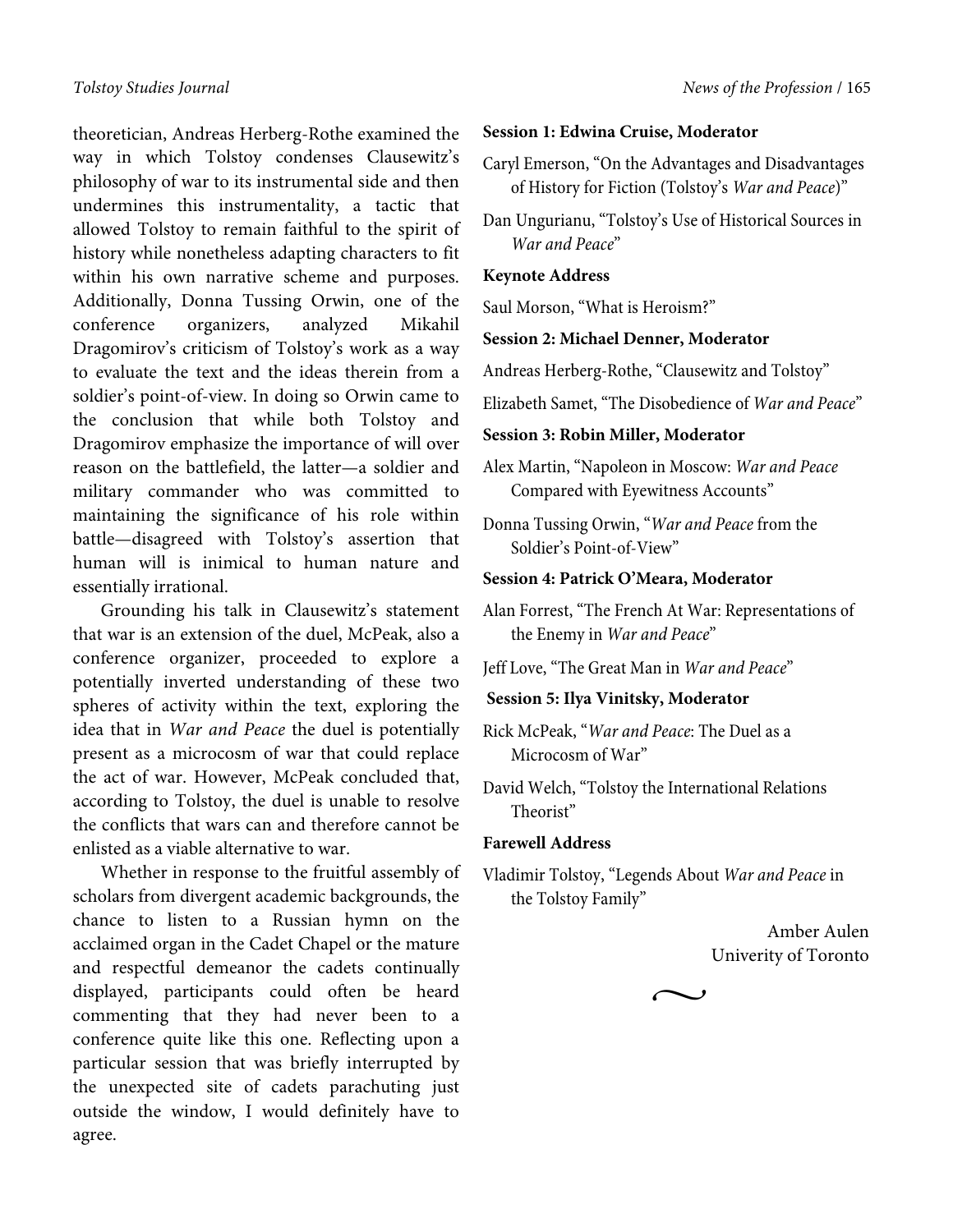## **"Peace, War and Politics" Lev Tolstoy Centenary Conference, September 22, 2010. University of the Fraser Valley**

The University of the Fraser Valley in Abbotsford British Columbia is pleasantly poised in the foothills of the ice carved Cascade Mountains and at the lower edges of glacier thick Mount Baker (11,000 feet)—a fine place indeed to do a centenary symposium on Lev Tolstoy. The event was held on a warm blue sky day, and the University sponsored and funded the full day meeting (September 22, 2010). The symposium was standing room only, and the purpose of the gathering was to reflect on the life and writings of Lev Tolstoy on the onehundreth anniversary since his death in the autumn of 1910. There was an excellent turnout for the symposium from both the university and the Fraser Valley community. In short, town and gown were admirably brought together.

There were six lectures on Tolstoy that covered a variety of topics, and a question and answer session followed each lecture. The speakers and topics were

- 1. Alan Cameron: War/Peace in Tolstoy's Writings
- 2. Ron Dart: Tolstoy, the Nobel Peace Prize and Gandhi
- 3. Larry Ewashen: Tolstoy and the Doukhobors
- 4. Father Michael Gillis: Tolstoy and the Russian Orthodox Tradition
- 5. Brad Jersak: Tolstoy and the Russian Mennonites
- 6. Larissa Horne: Tolstoy and the Russian Peace Tradition

The lectures by Alan and Larissa were excellent overviews (Berlin's fox) of the themes of war and peace in Tolstoy's life and writings. The lectures between the broader approaches to Tolstoy burrowed deeper (Berlin's hedgehog). The presentation by Brad on the Russian Mennonites and by Larry on the Doukhobors illuminated

much, and were quite pertinent to the Fraser Valley and British Columbia. Many Russian Mennonites and Doukhobors live in the vicinity and province. The lecture on Tolstoy and the Russian Orthodox Tradition by Father Michael pointed in new directions that have not yet been fully explored, and my presentation on Tolstoy, the Nobel Peace Prize and Gandhi discussed Tolstoy's 1908 "Letter to a Hindu," the 1909-1910 correspondence between Tolstoy-Gandhi and Gandhi's founding of the Tolstoy Farm in 1910 in South Africa.

The symposium was filmed, and it is now being held in the archives of University of the Fraser Valley. Those who are interested in knowing more about the symposium, contact Ron Dart (rdart@shaw.ca).

> Ron Dart University of the Fraser Valley

 $\sim$ 

## **The Tolstoy Centennial in Paris**

There were a number of events in Paris to mark the centennial of Tolstoy's death, including an international conference organized by the University of Paris-Sorbonne November 17–20. The first two days of the conference were held at the Fondation Singer-Polignac, in the grand hall that served as the music room for the well-known salon hosted by the building's namesakes. Winnaretta Singer, twentieth child of Isaac Merritt Singer and an heir to his sewing machine fortune, was an unapologetic lesbian and devoted patron of the modernist arts. At the age of twenty-nine she entered a chaste marriage to Edmond de Polignac, a homosexual, and for many years after devoted her energies to supporting the avant-garde arts. The ceiling of the beautiful hall in which the conference was held is decorated with chandeliers and large paintings of cavorting nudes, lyres and tambourines. The setting provided a striking juxtaposition with Tolstoy's later ideals, perhaps, but it was nonetheless somehow fitting, in that it